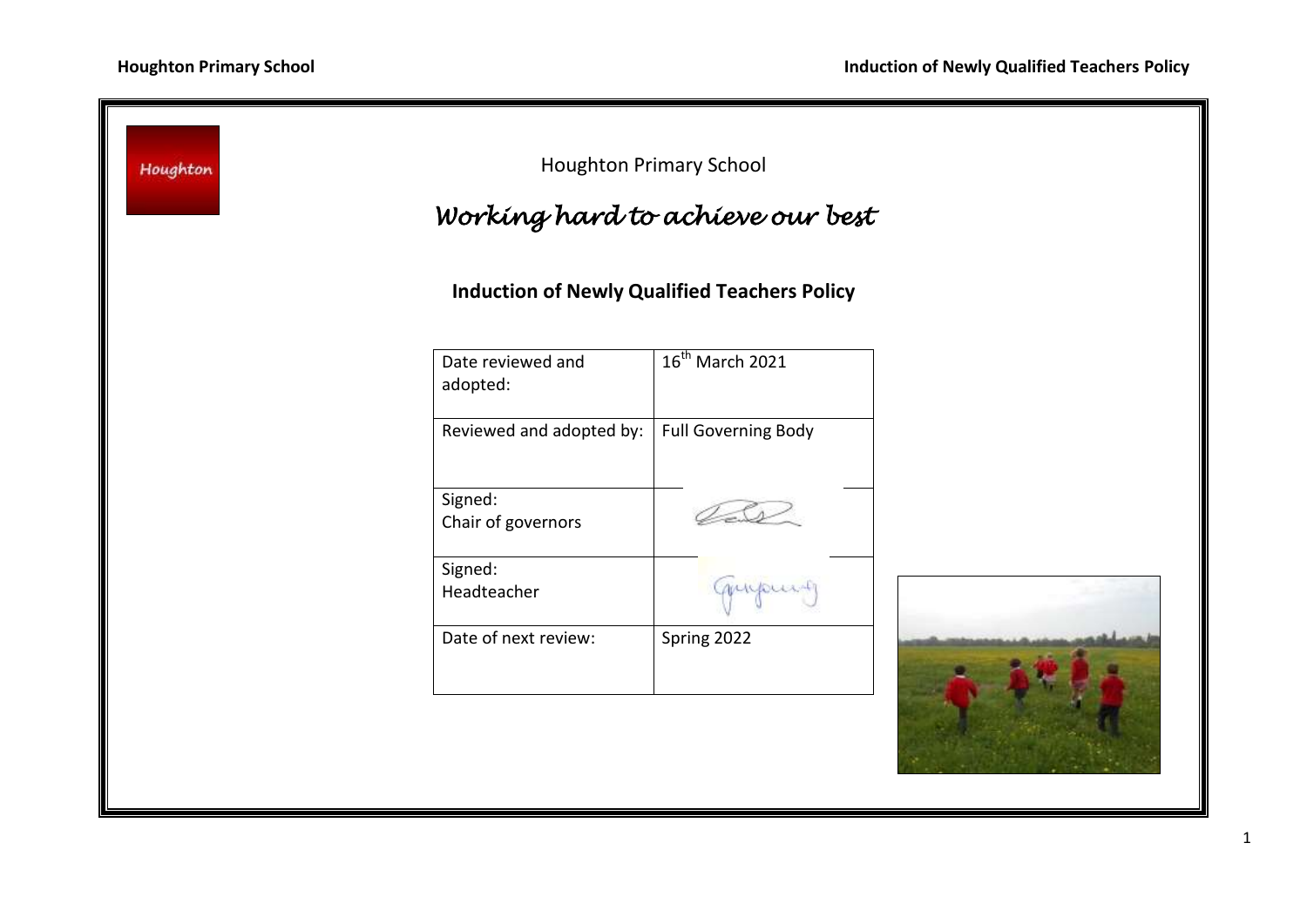# 1. **Rationale**

The Newly Qualified Teacher (NQT) induction process at Houghton Primary School ensures that the appropriate guidance, support, training to include the development of skills, knowledge, expectations and observations are provided through a structured but flexible individual programme. This programme will enable an NQT to form a secure foundation upon which a successful teaching career, fulfilling their professional duties, can be built.

# 2. **Purposes**

Our induction process has been designed to make a significant contribution to both the professional and personal development of NQTs. The purposes of induction include:

- To provide programmes appropriate to the individual needs of the NQTs;
- To provide appropriate counselling and support through the role of an NQT Mentor;
- To provide NQTs with varied examples of good practice;
- To help NQTs form good relationships with all members of the school community;
- To help NQTs become aware of the school's role in the local community;
- To encourage reflection on their own and observed practice;
- To provide opportunities to recognise and celebrate good practice;
- To provide opportunities to identify areas for development;
- To help NQTs to develop an overview of a teacher's roles and responsibilities;
- To provide a foundation for longer-term professional development;
- To help NQTs perform satisfactorily against the current Teachers' Standards.

This policy reflects a structured whole school approach to teacher induction and recognises that the quality and commitment of the people who supervise the induction is a crucial factor in its continued success.

3. **Roles and Responsibilities**

# i. **The Governing Body**

The governing body will be fully aware of the contents of the DfE Statutory Guidance on Induction for NQTs (England) which sets out the school's responsibility to provide the necessary monitoring, support and assessments for NQTs. Careful consideration is given, prior to any decision to appoint an NQT, whether the school currently has the capacity to fulfil all its obligations. The governing body will be kept aware and up to date about induction arrangements and the results of formal assessment meetings.

# ii. **The Head teacher**

The Head teacher plays an important part in the process of inducting new colleagues to the profession. While responsibility for the implementation of the induction programme has been delegated to an NQT Mentor, the Head teacher will also observe each NQT as required, but at least once a term. Statutory responsibilities are: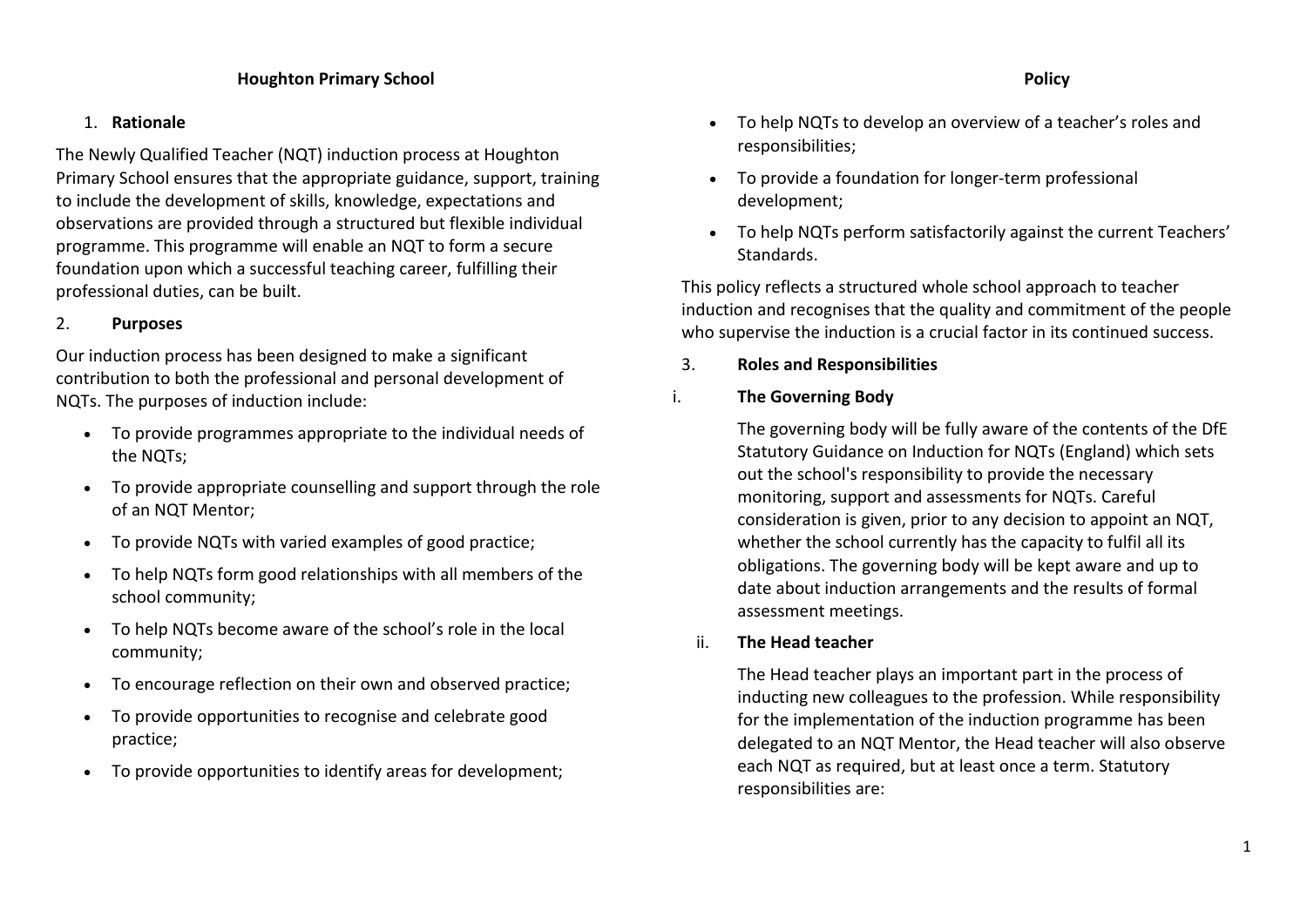### **Houghton Primary School Policy**

- Selecting an NQT Mentor and ensuring they are registered with Cambridgeshire LA;
- Registering the NQT with Cambridgeshire LA;
- Ensuring an appropriate induction programme is organised via the Cambridgeshire NQT induction programme;
- Informing Cambridgeshire LA as to whether or not an NQT has performed satisfactorily against the Teachers' Standards for the completion of induction.

While the Head teacher may not delegate these responsibilities, many of the associated tasks will be carried out by an NQT Mentor or other suitably experienced colleagues.

In addition to the statutory requirements the Head teacher will:

- Observe and (if necessary) give written warnings to an NQT at risk of failing to perform satisfactorily against the Teachers' Standards whilst informing Cambridgeshire LA immediately;
- Keep the governing body informed about NQT induction arrangements and the results of formal assessment meetings.

### iii. **The NQT Mentor**

The principal requirement for the NQT Mentor is to provide regular support. The mentor will match judgements about NQT performance against the Teachers' Standards. The role also requires the NQT Mentor to keep records of activities and evidence of monitoring the quality assurance of provision. It embraces various tasks, such as organising the induction programme, providing opportunities to participate in additional support, e.g. partnership with other teachers in school, providing support and guidance and enabling the rigorous but fair assessment of NQT performance.

### 4. **Entitlement**

The NQT should be proactive in his/her own career development. However, our induction programme ensures that new teachers are provided with support and monitoring to help them fulfil their professional duties and meet the requirements for satisfactory completion of induction. It builds on their knowledge, skills and achievements in relation to standards for the award for qualified teacher status (QTS).

The key aspects of the induction programme for NQTs are as follows:

- Access to an induction programme that will commence upon appointment and be formally reviewed on a termly basis;
- Structured visits will be made to the school, prior to taking up appointment, with time to discuss their new role and how they will be supported;
- Help and guidance from an NQT Mentor who is adequately prepared for the role and will coordinate the induction programme;
- Regular meetings with the NQT Mentor and other key staff as appropriate;
- Time and regular opportunities to meet with other NQTs and teachers.
- Observe experienced colleagues teaching;
- A reduction of 10% of the average teacher's workload. This time is used for participating in the school's induction programme and is in addition to the statutory 10% non-contact time already allocated to teachers for Planning, Preparation and Assessment (PPA);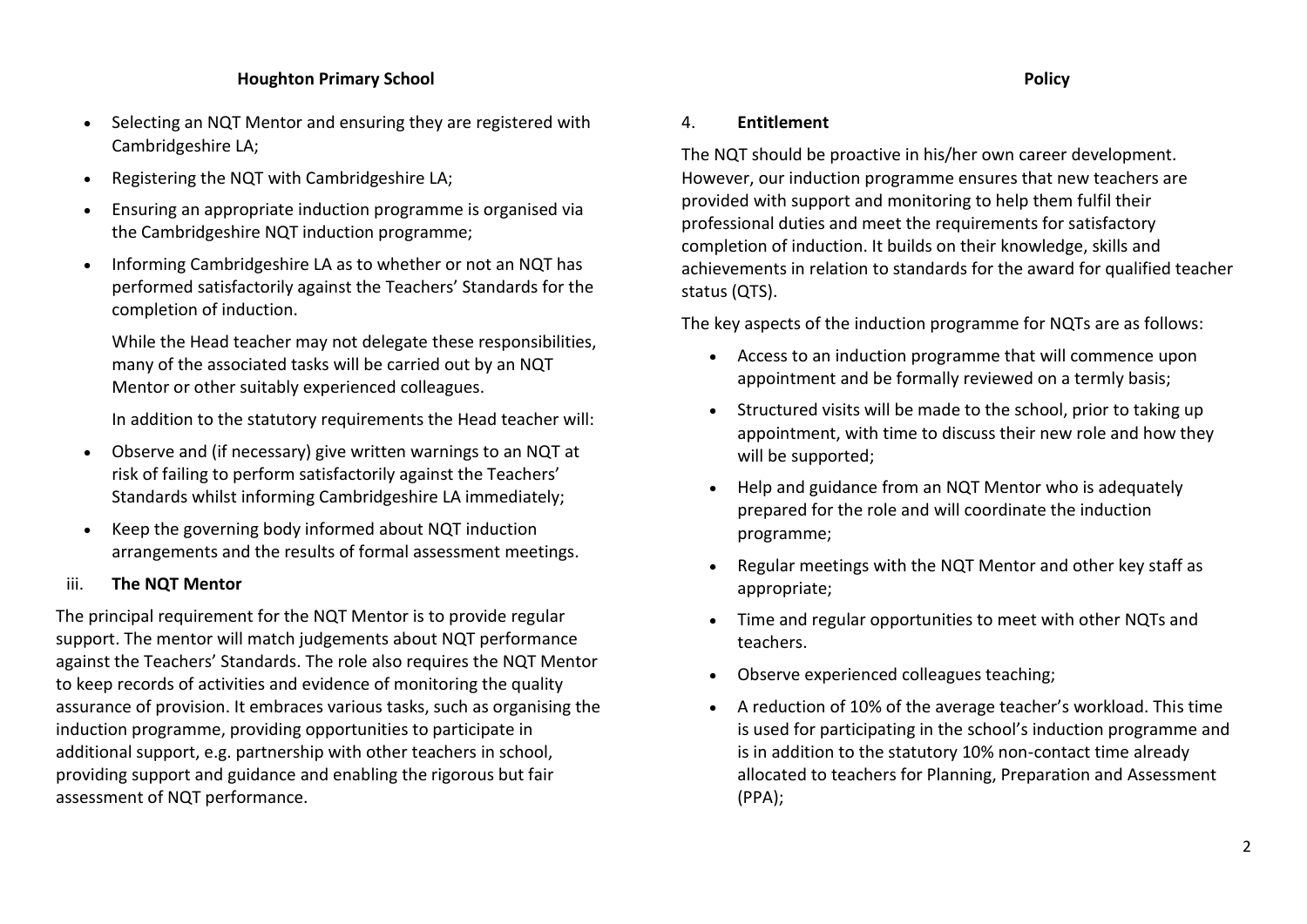### **Houghton Primary School Policy**

- Have teaching observed by experience colleagues on a regular basis;
- To receive prompt written as well as oral feedback on the teaching observed and to receive advice with regard to development and target setting;
- Opportunities for further professional development based on agreed targets.

### 5. **Lesson Observation, Review and Target Setting**

These will be followed and completed in accordance with the DfE guidelines on NQT induction.

[https://www.gov.uk/government/publications/induction-for-newly](https://www.gov.uk/government/publications/induction-for-newly-qualified-teachers-nqts)[qualified-teachers-nqts](https://www.gov.uk/government/publications/induction-for-newly-qualified-teachers-nqts)

### 6. **Assessment & Quality Assurance**

The assessment of NQTs will be rigorous but also objective:

- The criteria used for formal assessments will be shared and agreed in advance;
- Formative assessment (e.g. lesson observation, target setting, pupil progress) and summative assessment (termly induction reports) will be used;
- Responsibility for assessment will involve all teachers who have a part in the NQT's development in order to gain a reliable overall view;
- Opportunities will be created for NQTs to gain experience and expertise in self-evaluation;
- The induction tutor will ensure that assessment procedures are consistently applied;
- 
- Copies of any records will be passed to the NQT concerned;
- Termly assessment reports will give details of areas of strength, areas requiring development, evidence used to inform judgement, targets for coming term and support to be provided by the school.
- (All of the above will be clearly referenced to the Teachers' Standards 2012)
- 7. **At Risk Procedures**

If an NQT encounters difficulties in their performance against the Teachers' Standards, the following procedures will be put into place:

- An expectation is established that the support provided will enable any weaknesses to be addressed;
- Recorded diagnosis of the exact nature of the problem and advice given on how to redress the problem;
- Agreed, attainable targets for action with specific and practical steps outlined for securing an improvement in practice;
- Experienced colleagues will model aspects of good practice so that the NQT can focus attention on particular areas of teaching through observation;
- Early warning of the risk of failure will be given and the school's concerns communicated to Cambridgeshire LA without delay.

Where an NQT has continuing difficulties further support, advice and direction will be given. Areas of concern will be re-defined and clarified and the necessary improvements required clearly set out.

Where necessary, the Head teacher/Cambridgeshire LA Adviser will support the NQT Mentor and NQT in observations and in planning an